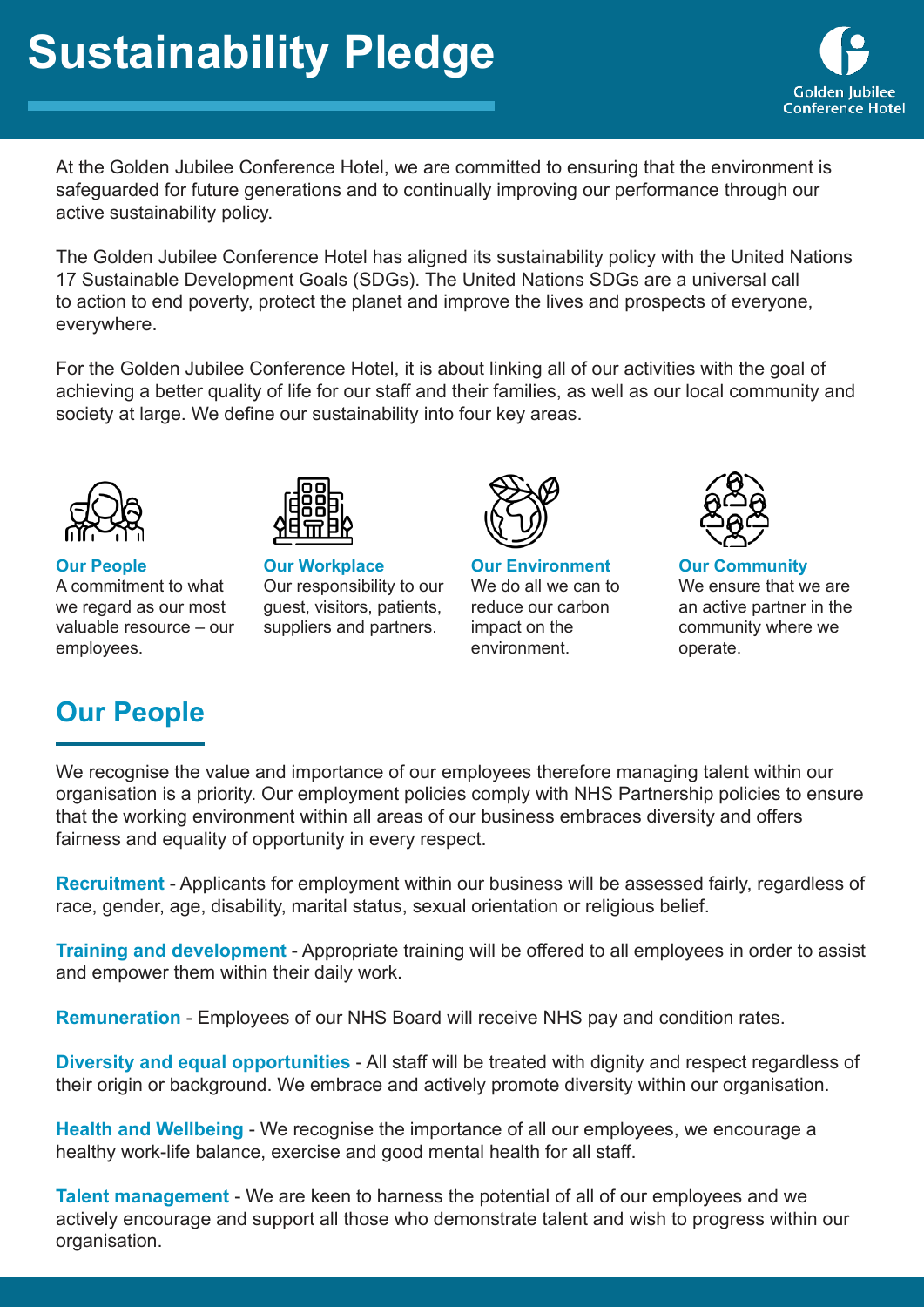## **Workplace**

As part of NHS Golden Jubilee, there is no doubt that we have a corporate social responsibility for health, but we are also committed to the highest standards of business and clinical practices towards our guests, patients, visitors, suppliers and partners.

- Our services are accessible to all, including those with disabilities or special needs.
- We operate a healthy and safe environment for guests, staff, patients, visitors, and contractors.
- We are committed to the personal safety of all guests, patients and site visitors.
- We are committed to appropriate investment in our properties.
- Our Purchasing department consider ethical and environmental obligations compulsory as part of the procurement process.
- We are committed to honesty and transparency in our communication with guests, patients, the public and media and we adhere to industry best practice in advertising and other marketing activity.

## **Environment**

The Golden Jubilee Conference Hotel actively seeks ways to reduce our carbon impact on the environment and we will work with suppliers, partners and our team members to ensure that we all understand the environmental impact of our operations.

Energy conservation is the largest environmental impact of our business and we actively explore, and implement as appropriate, any initiative that could reduce our energy consumption. For example: low energy lighting, regular boiler efficiency audits, PowerPerfector systems, variable speed motor drives, maximum water temperatures and movement sensor controlled lighting are just some of our current initiatives.

Water is a scarce resource, so we actively strive and encourage our team members to conserve water usage throughout our business. By detailed measurement and innovation to reduce consumption, we have implemented a proactive water monitoring process to quickly identify leaks and potential problems, in addition to providing water saving devices in toilets and restrictors for taps and showers.

Waste management, we have a commitment to increase recycling levels, as well as dispose of equipment and fabrics responsibly. We are committed to ensuring our waste is managed in the best possible way.

Responsible purchasing, we ensure that our suppliers are aware of our environmental goals and have their own environmental policies in place.